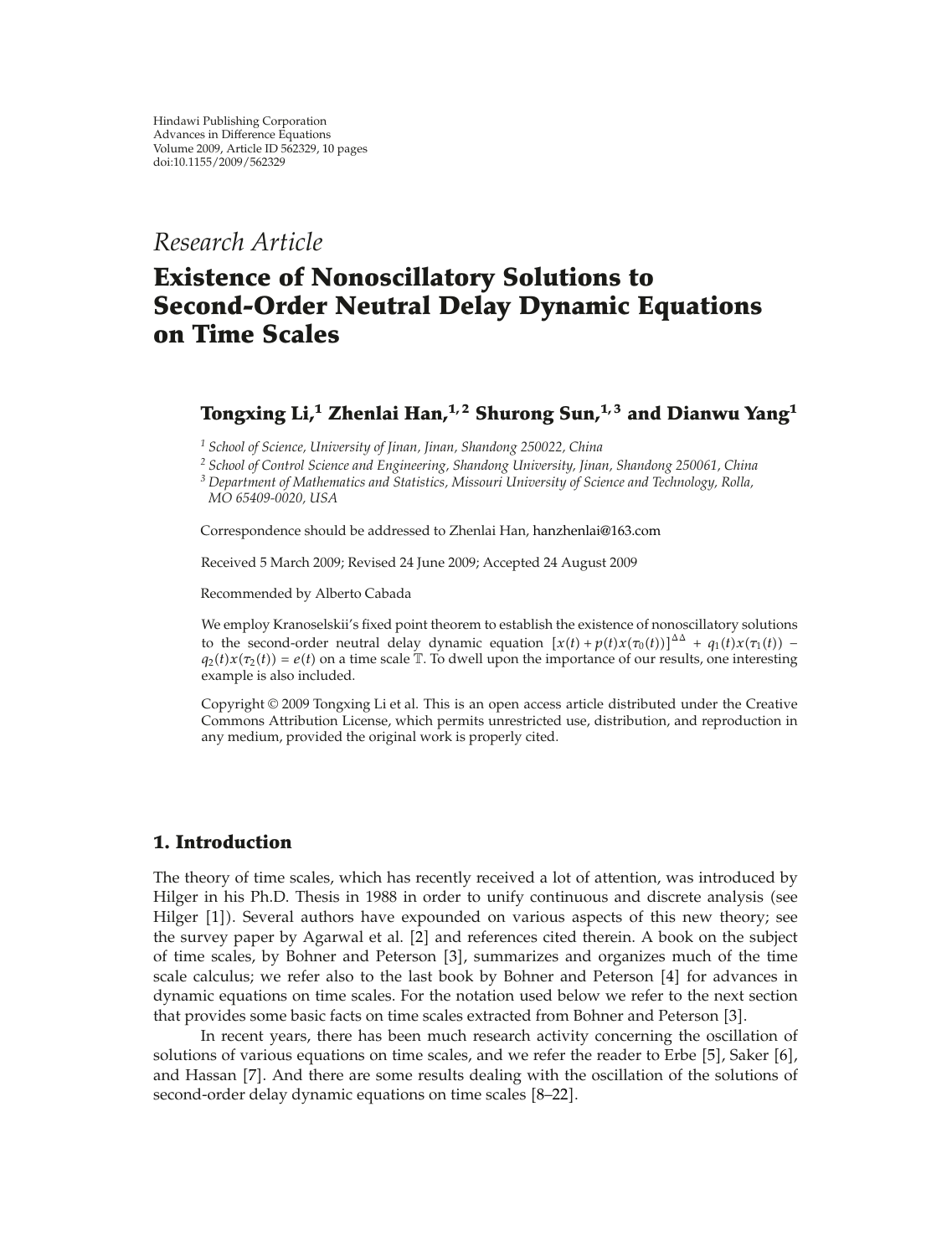In this work, we will consider the existence of nonoscillatory solutions to the secondorder neutral delay dynamic equation of the form

$$
[x(t) + p(t)x(\tau_0(t))]^{\Delta \Delta} + q_1(t)x(\tau_1(t)) - q_2(t)x(\tau_2(t)) = e(t)
$$
\n(1.1)

on a time scale  $\mathbb T$  (an arbitrary closed subset of the reals).

The motivation originates from Kulenović and Hadžiomerpahić [23] and Zhu and Wang [24]. In [23], the authors established some sufficient conditions for the existence of positive solutions of the delay equation

$$
[x(t) + p(t)x(t-\tau)]'' + q_1(t)x(t-\sigma_1) - q_2(t)x(t-\sigma_2) = e(t).
$$
 (1.2)

Recently, [24] established the existence of nonoscillatory solutions to the neutral equation

$$
[x(t) + p(t)x(g(t))]^{\Delta} + f(t, x(h(t))) = 0
$$
\n(1.3)

on a time scale T*.*

Neutral equations find numerous applications in natural science and technology. For instance, they are frequently used for the study of distributed networks containing lossless transmission lines. So, we try to establish some sufficient conditions for the existence of equations of 1.1. However, there are few papers to discuss the existence of nonoscillatory solutions for neutral delay dynamic equations on time scales.

Since we are interested in the nonoscillatory behavior of  $(1.1)$ , we assume throughout that the time scale  $\mathbb T$  under consideration satisfies inf  $\mathbb T = t_0$  and sup  $\mathbb T = \infty$ *.* 

As usual, by a solution of  $(1.1)$  we mean a continuous function  $x(t)$  which is defined on T and satisfies (1.1) for  $t \ge t_1 \ge t_0$ . A solution of (1.1) is said to be eventually positive (or eventually negative) if there exists  $c \in \mathbb{T}$  such that  $x(t) > 0$  (or  $x(t) < 0$ ) for all  $t \ge c$  in  $\mathbb{T}$ . A solution of 1.1 is said to be nonoscillatory if it is either eventually positive or eventually negative; otherwise, it is oscillatory.

#### **2. Main Results**

In this section, we establish the existence of nonoscillatory solutions to (1.1). For  $T_0, T_1 \in \mathbb{T}$ , let  $[T_0, \infty)_T := \{t \in \mathbb{T} : t \geq T_0\}$  and  $[T_0, T_1]_T := \{t \in \mathbb{T} : T_0 \leq t \leq T_1\}$ . Further, let  $C([T_0, \infty)_T, \mathbb{R})$ denote all continuous functions mapping  $[T_0, \infty)_T$  into  $\mathbb R$ *,* and

$$
BC[T_0, \infty)_\mathbb{T} := \left\{ x : x \in C([T_0, \infty)_\mathbb{T}, \mathbb{R}), \sup_{t \in [T_0, \infty)_\mathbb{T}} |x(t)| < \infty \right\}.
$$
\n
$$
(2.1)
$$

Endowed on  $BC[T_0, \infty)_{\mathbb{T}}$  with the norm  $||x|| = \sup_{t \in [T_0, \infty)_{\mathbb{T}}} |x(t)|$ ,  $(BC[T_0, \infty)_{\mathbb{T}}$ ,  $|| \cdot ||)$  is a Banach space (see [24]). Let  $X \subseteq BC[T_0, \infty)_{\mathbb{T}}$ , we say that *X* is uniformly Cauchy if for any given  $\varepsilon > 0$ , there exists  $T_1 \in [T_0, \infty)_T$  such that for any  $x \in X$ ,  $|x(t_1) - x(t_2)| < \varepsilon$ , for all  $t_1, t_2 \in [T_1, \infty)_T$ .

*X* is said to be equicontinuous on  $[a, b]_{\text{T}}$  if for any given  $\varepsilon > 0$ , there exists  $\delta > 0$  such that for any  $x \in X$ , and  $t_1, t_2 \in [a, b]$  with  $|t_1 - t_2| < \delta$ ,  $|x(t_1) - x(t_2)| < \varepsilon$ .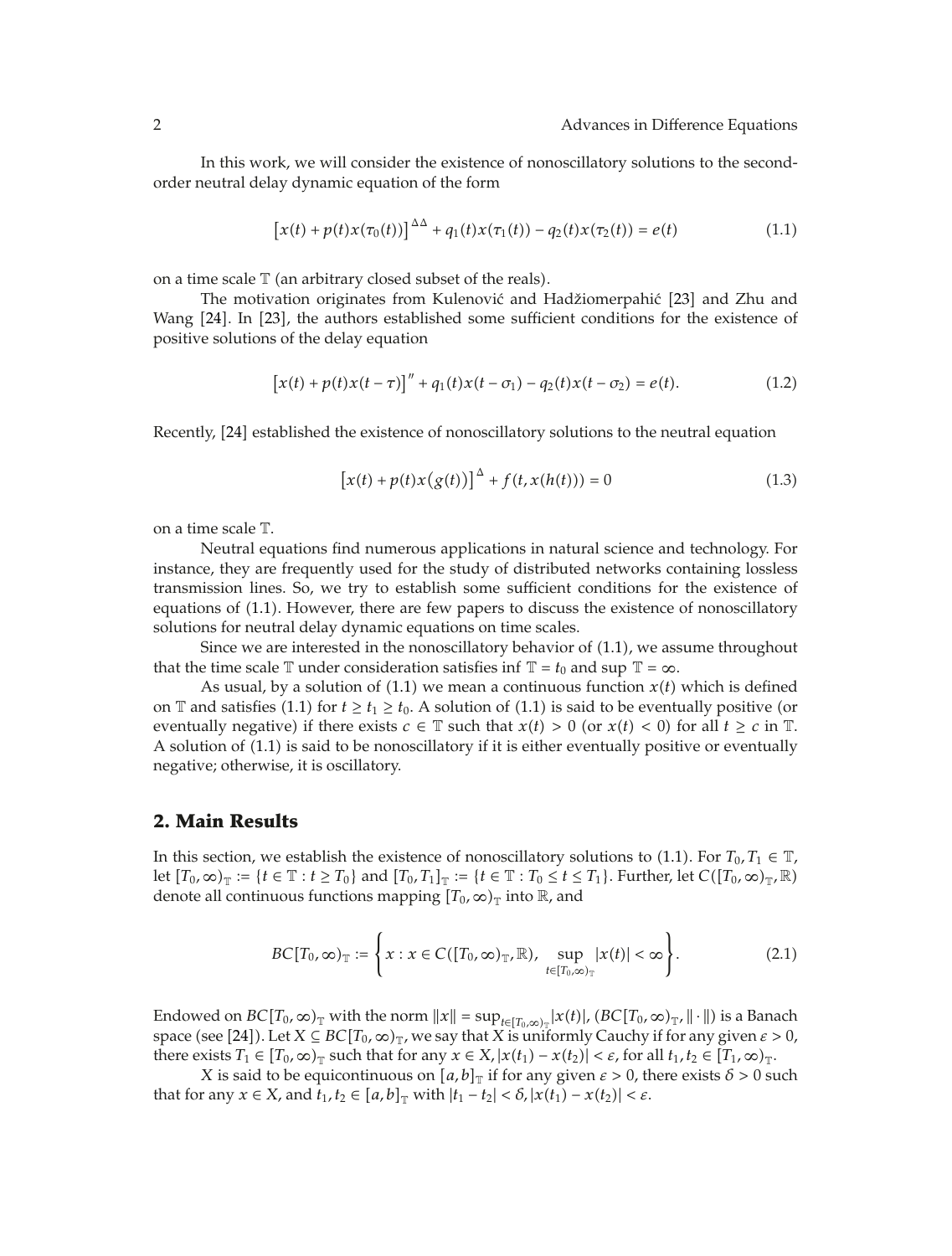Advances in Difference Equations 3

Also, we need the following auxiliary results.

**Lemma 2.1** (see [24, Lemma 4]). *Suppose that*  $X \subseteq BC[T_0, \infty)$  *is bounded and uniformly Cauchy. Further, suppose that X is equicontinuous on*  $[T_0, T_1]$  *for any*  $T_1 \in [T_0, \infty)$  *Then X is relatively compact.*

**Lemma 2.2** (see [25, Kranoselskii's fixed point theorem]). *Suppose that*  $\Omega$  *is a Banach space and X is a bounded, convex, and closed subset of* Ω*. Suppose further that there exist two operators*  $U, S: X \rightarrow \Omega$  *such that* 

- *(i)*  $Ux + Sy \in X$  *for all*  $x, y \in X$ ;
- ii *U is a contraction mapping;*
- iii *S is completely continuous.*

*Then*  $U + S$  *has a fixed point in*  $X$ .

Throughout this section, we will assume in  $(1.1)$  that

 $(H)\tau_i(t) \in C_{rd}(\mathbb{T}, \mathbb{T}), \tau_i(t) \leq t$ ,  $\lim_{t \to \infty} \tau_i(t) = \infty$ ,  $i = 0, 1, 2, p(t), q_i(t) \in C_{rd}(\mathbb{T}, \mathbb{R}), q_i(t) >$  $0, \int_{t_0}^{\infty} \sigma(s) q_j(s) \Delta s < \infty$ ,  $j = 1, 2$ , and there exists a function  $E(t) \in C_{rd}^2(\mathbb{T}, \mathbb{R})$  such that  $E^{\Delta \Delta}(t) =$  $e(t)$ ,  $\lim_{t\to\infty} E(t) = e_0 \in \mathbb{R}$ .

**Theorem 2.3.** *Assume that* (*H*) *holds and*  $|p(t)| \leq p < 1/3$ *. Then* (1.1) *has an eventually positive solution.*

*Proof.* From the assumption *(H)*, we can choose  $T_0 \in \mathbb{T}$  *(T<sub>0</sub>*  $\geq$  1) large enough and positive constants  $M_1$  and  $M_2$  which satisfy the condition

$$
1 < M_2 < \frac{1 - p - 2M_1}{2p},\tag{2.2}
$$

such that

$$
\int_{T_0}^{\infty} \sigma(s) q_1(s) \Delta s \le \frac{(1-p)(M_2 - 1)}{M_2},\tag{2.3}
$$

$$
\int_{T_0}^{\infty} \sigma(s) q_2(s) \Delta s \le \frac{1 - p(1 + 2M_2) - 2M_1}{2M_2},\tag{2.4}
$$

$$
\int_{T_0}^{\infty} \sigma(s) \left[ q_1(s) + q_2(s) \right] \Delta s \le \frac{3(1-p)}{4},\tag{2.5}
$$

$$
|E(t) - e_0| \le \frac{1 - p}{4}, \quad t \ge T_0.
$$
 (2.6)

Furthermore, from *(H)* we see that there exists  $T_1 \in \mathbb{T}$  with  $T_1 > T_0$  such that  $\tau_i(t) \geq$  $T_0$ *,*  $i = 0, 1, 2$ *,* for  $t \in [T_1, \infty]_{\mathbb{T}}$ *.* 

Define the Banach space  $BC[T_0, \infty)_T$  as in (2.1) and let

$$
X = \{x \in BC[T_0, \infty)_T : M_1 \le x(t) \le M_2\}.
$$
 (2.7)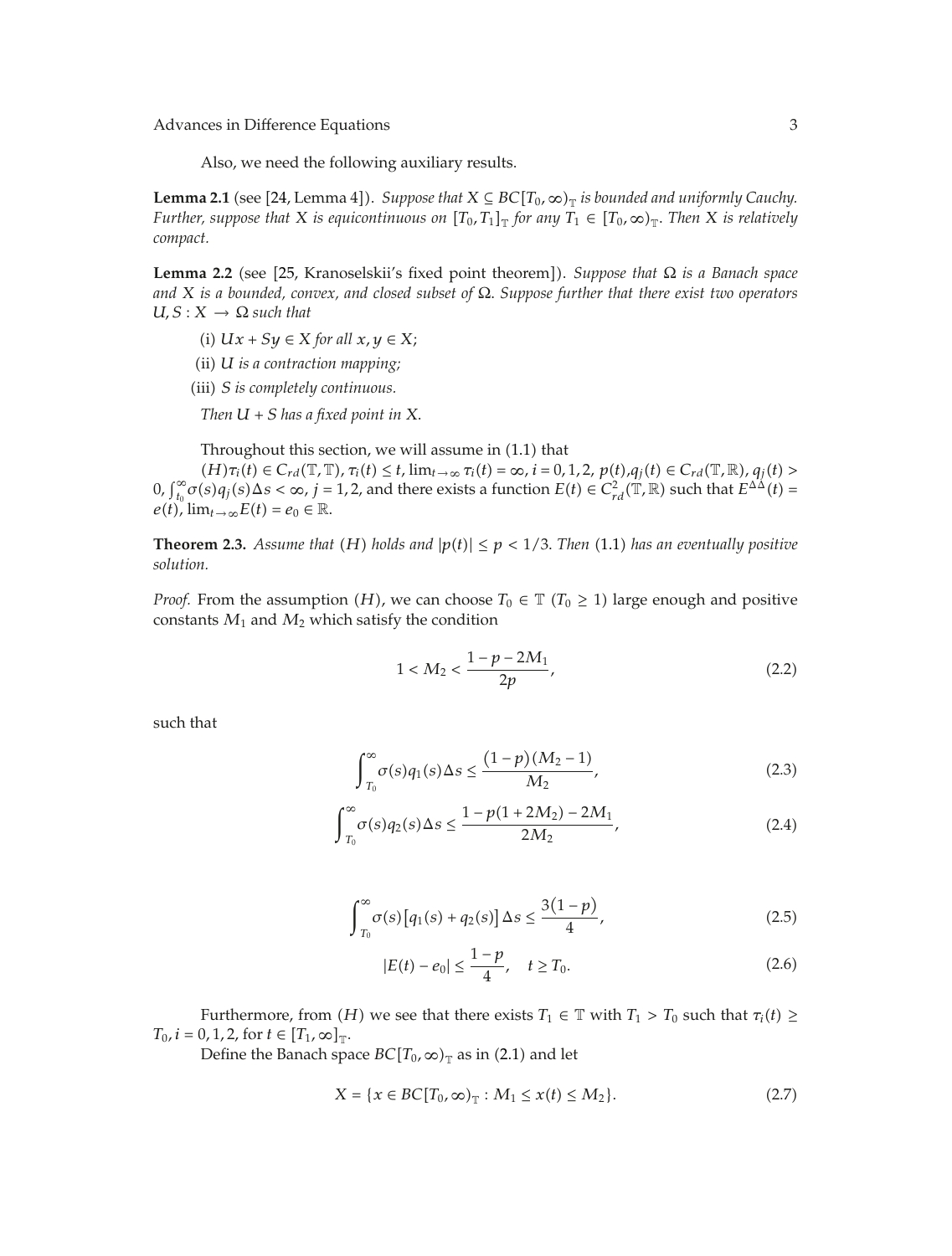It is easy to verify that *X* is a bounded, convex, and closed subset of  $BC[T_0, \infty)_T$ . Now we define two operators *U* and *S* : *X*  $\rightarrow$  *BC* $[T_0, \infty)_T$  as follows:

$$
(Ux)(t) = \frac{1-p}{4} - p(t)x(\tau_0(T_1)) + E(T_1) - e_0, \quad t \in [T_0, T_1]_{\mathbb{T}},
$$
  
\n
$$
(Ux)(t) = \frac{1-p}{4} - p(t)x(\tau_0(t)) + E(t) - e_0, \quad t \in [T_1, \infty)_{\mathbb{T}},
$$
  
\n
$$
(Sx)(t) = \frac{1-p}{2} + T_1 \int_{T_1}^{\infty} [q_1(s)x(\tau_1(s)) - q_2(s)x(\tau_2(s))] \Delta s, \quad t \in [T_0, T_1]_{\mathbb{T}},
$$
  
\n
$$
(Sx)(t) = \frac{1-p}{2} + t \int_{t}^{\infty} [q_1(s)x(\tau_1(s)) - q_2(s)x(\tau_2(s))] \Delta s
$$
  
\n
$$
+ \int_{T_1}^{t} \sigma(s) [q_1(s)x(\tau_1(s)) - q_2(s)x(\tau_2(s))] \Delta s, \quad t \in [T_1, \infty)_{\mathbb{T}}.
$$

Next, we will show that *U* and *S* satisfy the conditions in Lemma 2.2.

(i) We first prove that *Ux* + *Sy* ∈ *X* for any *x*, *y* ∈ *X*. Note that for any *x*, *y* ∈ *X*, *M*<sub>1</sub> ≤ *x* ≤ *M*<sub>2</sub>*, M*<sub>1</sub> ≤ *y* ≤ *M*<sub>2</sub>*.* For any *x, y* ∈ *X* and *t* ∈  $[T_1, \infty)_T$ *,* in view of (2.3)*,* (2.4) and (2.6)*,* we have

$$
(Ux)(t) + (Sy)(t) \ge \frac{3(1-p)}{4} - \frac{1-p}{4} - pM_2 - t \int_t^{\infty} q_2(s)x(\tau_2(s))\Delta s - \int_{T_1}^t \sigma(s)q_2(s)x(\tau_2(s))\Delta s
$$
  

$$
\ge \frac{1-p}{2} - pM_2 - M_2 \int_{T_1}^{\infty} \sigma(s)q_2(s)\Delta s \ge M_1,
$$
  

$$
(Ux)(t) + (Sy)(t) \le \frac{3(1-p)}{4} + \frac{1-p}{4} + pM_2 + t \int_t^{\infty} q_1(s)x(\tau_1(s))\Delta s + \int_{T_1}^t \sigma(s)q_1(s)x(\tau_1(s))\Delta s
$$
  

$$
\le 1 - p + pM_2 + M_2 \int_{T_1}^{\infty} \sigma(s)q_1(s)\Delta s \le M_2.
$$
 (2.9)

Similarly, we can prove that  $M_1 \leq (Ux)(t) + (Sy)(t) \leq M_2$  for any  $x, y \in X$  and  $t \in [T_0, T_1]_{\mathbb{T}}$ . Hence,  $Ux + Sy \in X$  for any  $x, y \in X$ .

(ii) We prove that *U* is a contraction mapping. Indeed, for  $x, y \in X$ , we have

$$
|(Ux)(t) - (Uy)(t)| = |p(t)[x(\tau_0(T_1)) - y(\tau_0(T_1))]| \le p \sup_{t \in [T_0, \infty)_T} |x(t) - y(t)|
$$
 (2.10)

for  $t \in [T_0, T_1]_{\mathbb{T}}$  and

$$
\left| (Ux)(t) - (Uy)(t) \right| = \left| p(t) \left[ x(\tau_0(t)) - y(\tau_0(t)) \right] \right| \le p \sup_{t \in [T_0, \infty)_T} \left| x(t) - y(t) \right| \tag{2.11}
$$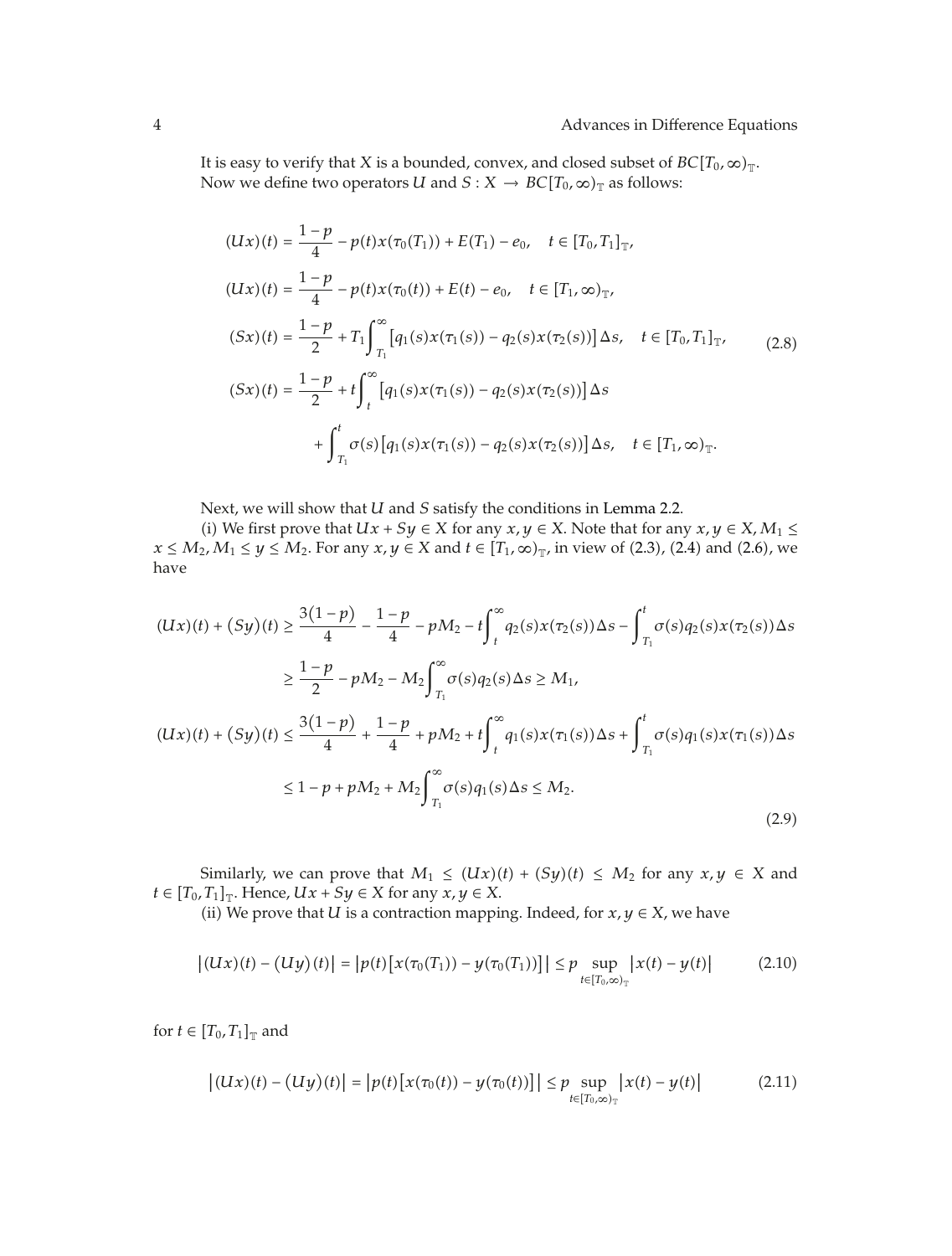Advances in Difference Equations 5

for *t*  $\in$   $[T_1, \infty)_T$ . Therefore, we have

$$
||Ux - Uy|| \le p||x - y|| \tag{2.12}
$$

for any  $x, y \in X$ . Hence, *U* is a contraction mapping.

(iii) We will prove that  $S$  is a completely continuous mapping. First, by (i) we know that *S* maps *X* into *X.*

Second, we consider the continuity of *S*. Let  $x_n \in X$  and  $||x_n - x|| \to 0$  as  $n \to \infty$ , then *x* ∈ *X* and  $|x_n(t) - x(t)|$  → 0 as  $n \to \infty$  for any  $t \in [T_0, \infty)_T$ . Consequently, by (2.5) we have

$$
|(Sx_n)(t) - (Sx)(t)|
$$
  
\n
$$
\leq t \left[ \int_t^{\infty} q_1(s) |x_n(\tau_1(s)) - x(\tau_1(s))| \Delta s + \int_t^{\infty} q_2(s) |x_n(\tau_2(s)) - x(\tau_2(s))| \Delta s \right]
$$
  
\n
$$
+ \int_{T_1}^t \sigma(s) q_1(s) |x_n(\tau_1(s)) - x(\tau_1(s))| \Delta s
$$
  
\n
$$
+ \int_{T_1}^t \sigma(s) q_2(s) |x_n(\tau_2(s)) - x(\tau_2(s))| \Delta s
$$
  
\n
$$
\leq ||x_n - x|| \left[ \int_t^{\infty} \sigma(s) [q_1(s) + q_2(s)] \Delta s + \int_{T_1}^t \sigma(s) [q_1(s) + q_2(s)] \Delta s \right]
$$
  
\n
$$
= ||x_n - x|| \int_{T_1}^{\infty} \sigma(s) [q_1(s) + q_2(s)] \Delta s \leq \frac{3(1 - p)}{4} ||x_n - x||
$$

for  $t \in [T_0, \infty)_T$ . So, we obtain

$$
||Sx_n - Sx|| \le \frac{3(1-p)}{4} ||x_n - x|| \longrightarrow 0, \quad n \longrightarrow \infty,
$$
 (2.14)

which proves that *S* is continuous on *X.*

Finally, we prove that *SX* is relatively compact. It is sufficient to verify that *SX* satisfies all conditions in Lemma 2.1. By the definition of *X,* we see that *SX* is bounded. For any *ε >* 0*,* take  $T_2 \in [T_1, \infty)_T$  so that

$$
\int_{T_2}^{\infty} \sigma(s) \left[ q_1(s) + q_2(s) \right] \Delta s < \varepsilon. \tag{2.15}
$$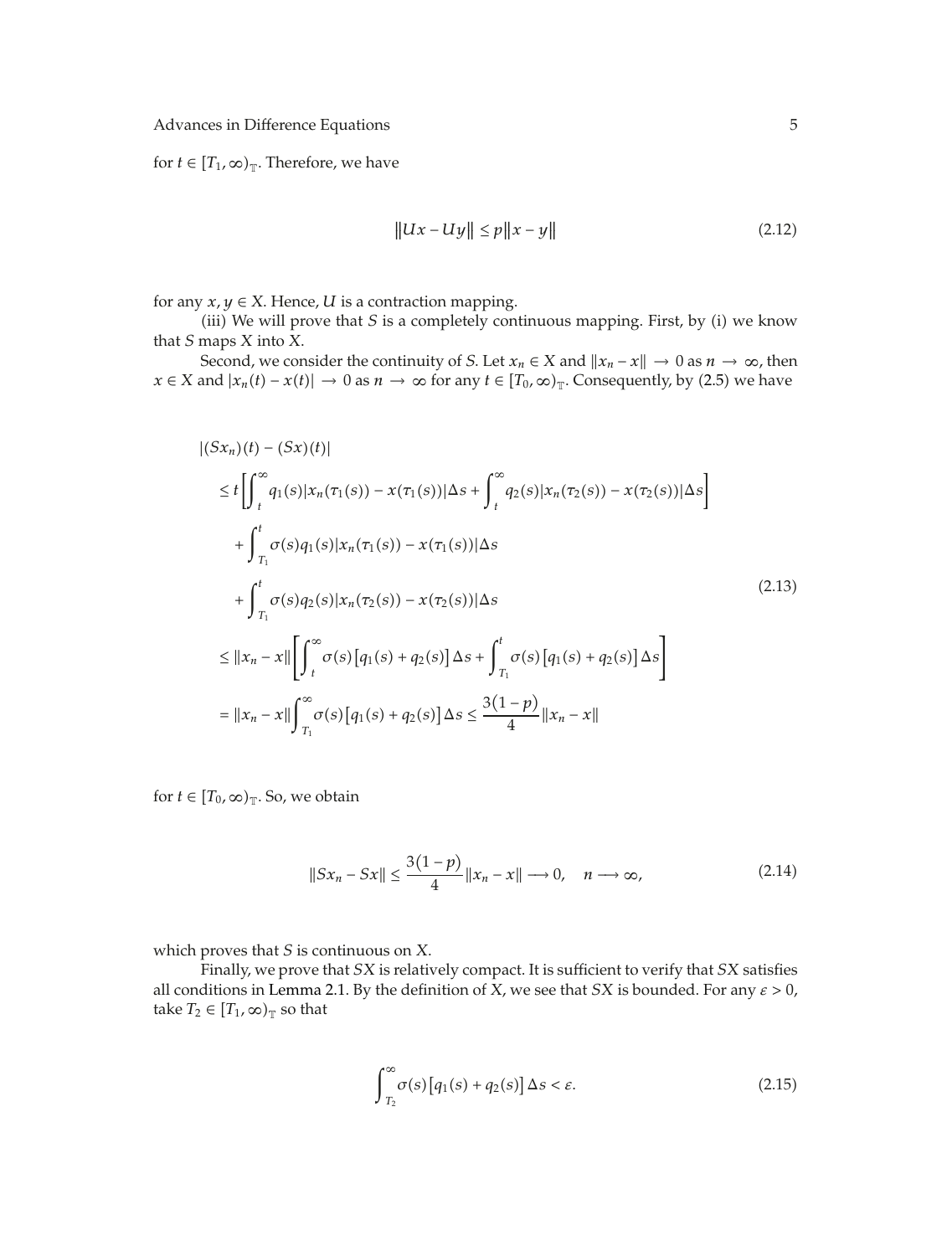For any  $x \in X$  and  $t_1, t_2 \in [T_2, \infty)_T$ , we have

$$
\begin{split}\n&|(Sx)(t_{1}) - (Sx)(t_{2})| \\
&\leq \left| t_{1} \int_{t_{1}}^{\infty} \left[ q_{1}(s)x(\tau_{1}(s)) - q_{2}(s)x(\tau_{2}(s)) \right] \Delta s - t_{2} \int_{t_{2}}^{\infty} \left[ q_{1}(s)x(\tau_{1}(s)) - q_{2}(s)x(\tau_{2}(s)) \right] \Delta s \right| \\
&+ \left| \int_{\tau_{1}}^{t_{1}} \sigma(s) \left[ q_{1}(s)x(\tau_{1}(s)) - q_{2}(s)x(\tau_{2}(s)) \right] \Delta s - \int_{\tau_{1}}^{t_{2}} \sigma(s) \left[ q_{1}(s)x(\tau_{1}(s)) - q_{2}(s)x(\tau_{2}(s)) \right] \Delta s \right| \\
&\leq M_{2} \int_{t_{1}}^{\infty} \sigma(s) \left[ q_{1}(s) + q_{2}(s) \right] \Delta s + M_{2} \int_{t_{2}}^{\infty} \sigma(s) \left[ q_{1}(s) + q_{2}(s) \right] \Delta s \\
&+ M_{2} \left| \int_{t_{1}}^{t_{2}} \sigma(s) \left[ q_{1}(s) + q_{2}(s) \right] \Delta s \right| < 3 M_{2} \varepsilon.\n\end{split} \tag{2.16}
$$

Thus, *SX* is uniformly Cauchy.

The remainder is to consider the equicontinuous on  $[T_0, T_2]_{\mathbb{T}}$  for any  $T_2 \in [T_0, \infty)_{\mathbb{T}}$ . Without loss of generality, we set  $T_1 < T_2$ . For any  $x \in X$ , we have  $|(Sx)(t_1) - (Sx)(t_2)| \equiv 0$  for  $t_1, t_2 \in [T_0, T_1]_{\mathbb{T}}$  and

$$
\begin{split}\n&|\left(Sx\right)(t_{1})-\left(Sx\right)(t_{2})| \\
&\leq \left|t_{1}\int_{t_{1}}^{\infty}\left[q_{1}(s)x(\tau_{1}(s))-q_{2}(s)x(\tau_{2}(s))\right]\Delta s-t_{2}\int_{t_{2}}^{\infty}\left[q_{1}(s)x(\tau_{1}(s))-q_{2}(s)x(\tau_{2}(s))\right]\Delta s\right| \\
&+\left|\int_{T_{1}}^{t_{1}}\sigma(s)\left[q_{1}(s)x(\tau_{1}(s))-q_{2}(s)x(\tau_{2}(s))\right]\Delta s-\int_{T_{1}}^{t_{2}}\sigma(s)\left[q_{1}(s)x(\tau_{1}(s))-q_{2}(s)x(\tau_{2}(s))\right]\Delta s\right| \\
&\leq M_{2}\left|\int_{t_{1}}^{t_{2}}\sigma(s)\left[q_{1}(s)+q_{2}(s)\right]\Delta s\right| \\
&+\left|\left(t_{1}-t_{2}\right)\int_{t_{1}}^{\infty}\left[q_{1}(s)x(\tau_{1}(s))-q_{2}(s)x(\tau_{2}(s))\right]\Delta s\right| \\
&+\left|t_{2}\int_{t_{1}}^{\infty}\left[q_{1}(s)x(\tau_{1}(s))-q_{2}(s)x(\tau_{2}(s))\right]\Delta s-t_{2}\int_{t_{2}}^{\infty}\left[q_{1}(s)x(\tau_{1}(s))-q_{2}(s)x(\tau_{2}(s))\right]\Delta s\right| \\
&\leq \left(M_{2}t_{2}+M_{2}\right)\left|\int_{t_{1}}^{t_{2}}\sigma(s)\left[q_{1}(s)+q_{2}(s)\right]\Delta s\right| \\
&+M_{2}|t_{1}-t_{2}|\int_{t_{1}}^{\infty}\sigma(s)\left[q_{1}(s)+q_{2}(s)\right]\Delta s\end{split} \tag{2.17}
$$

for  $t_1, t_2 \in [T_1, T_2]_{\mathbb{T}}$ .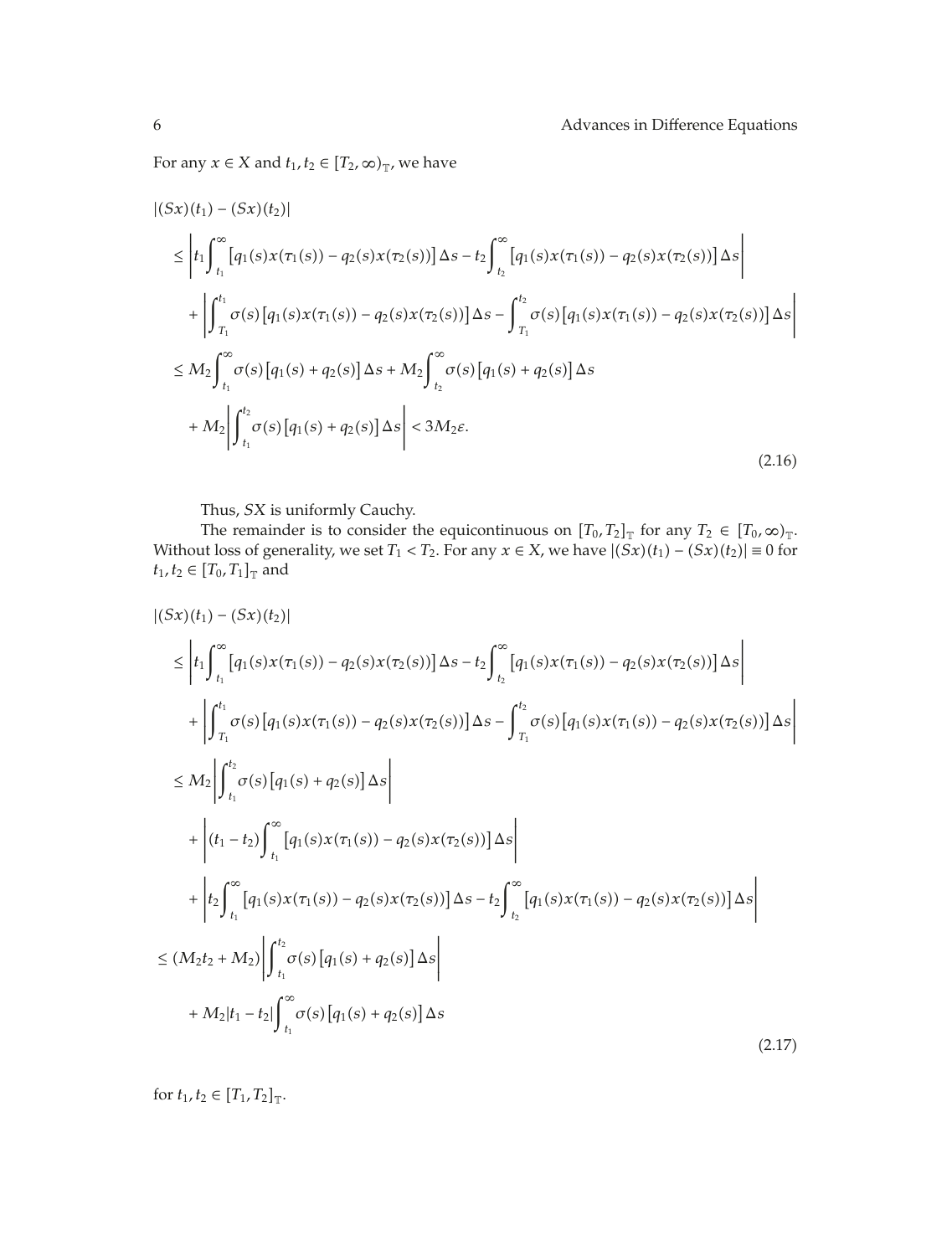Advances in Difference Equations 7

Now, we see that for any  $\varepsilon > 0$ , there exists  $\delta > 0$  such that when  $t_1, t_2 \in [T_1, T_2]_{\mathbb{T}}$  with  $|t_1 - t_2| < \delta$ ,

$$
|(Sx)(t_1) - (Sx)(t_2)| < \varepsilon \tag{2.18}
$$

for all *x*  $\in$  *X*. This means that *SX* is equicontinuous on  $[T_0, T_2]_{\mathbb{T}}$  for any  $T_2 \in [T_0, \infty)_{\mathbb{T}}$ .

By means of Lemma 2.1, *SX* is relatively compact. From the above, we have proved that *S* is a completely continuous mapping.

By Lemma 2.2, there exists  $x \in X$  such that  $(U + S)x = x$ . Therefore, we have

$$
x(t) = \frac{3(1-p)}{4} - p(t)x(\tau_0(t)) + t \int_t^{\infty} [q_1(s)x(\tau_1(s)) - q_2(s)x(\tau_2(s))] \Delta s
$$
  
+ 
$$
\int_{T_1}^t \sigma(s) [q_1(s)x(\tau_1(s)) - q_2(s)x(\tau_2(s))] \Delta s + E(t) - e_0, \quad t \in [T_1, \infty)_{\mathbb{T}},
$$
\n(2.19)

which implies that  $x(t)$  is an eventually positive solution of  $(1.1)$ . The proof is complete.  $\Box$ 

**Theorem 2.4.** *Assume that* (*H*) *holds and*  $0 \leq p(t) \leq p_1 < 1$ *. Then* (1.1) *has an eventually positive solution.*

*Proof.* From the assumption *(H)*, we can choose  $T_0 \in \mathbb{T}$  *(T<sub>0</sub>*  $\geq$  1) large enough and positive constants *M*<sup>3</sup> and *M*<sup>4</sup> which satisfy the condition

$$
1 - M_4 < p_1 < \frac{1 - 2M_3}{1 + 2M_4},\tag{2.20}
$$

such that

$$
\int_{T_0}^{\infty} \sigma(s) q_1(s) \Delta s \le \frac{p_1 + M_4 - 1}{M_4},
$$
  

$$
\int_{T_0}^{\infty} \sigma(s) q_2(s) \Delta s \le \frac{1 - p_1(1 + 2M_4) - 2M_3}{2M_4},
$$
  

$$
\int_{T_0}^{\infty} \sigma(s) [q_1(s) + q_2(s)] \Delta s \le \frac{3(1 - p_1)}{4},
$$
  

$$
|E(t) - e_0| \le \frac{1 - p_1}{4}, \quad t \ge T_0.
$$
 (2.21)

Furthermore, from *(H)* we see that there exists  $T_1 \in \mathbb{T}$  with  $T_1 > T_0$  such that  $\tau_i(t) \geq$  $T_0$ *, i* = 0, 1, 2, for  $t \in [T_1, \infty]_{\mathbb{T}}$ .

Define the Banach space  $BC[T_0, \infty)_T$  as in (2.1) and let

$$
X = \{x \in BC[T_0, \infty)_T : M_3 \le x(t) \le M_4\}.
$$
 (2.22)

It is easy to verify that *X* is a bounded, convex, and closed subset of  $BC[T_0, \infty)_T$ .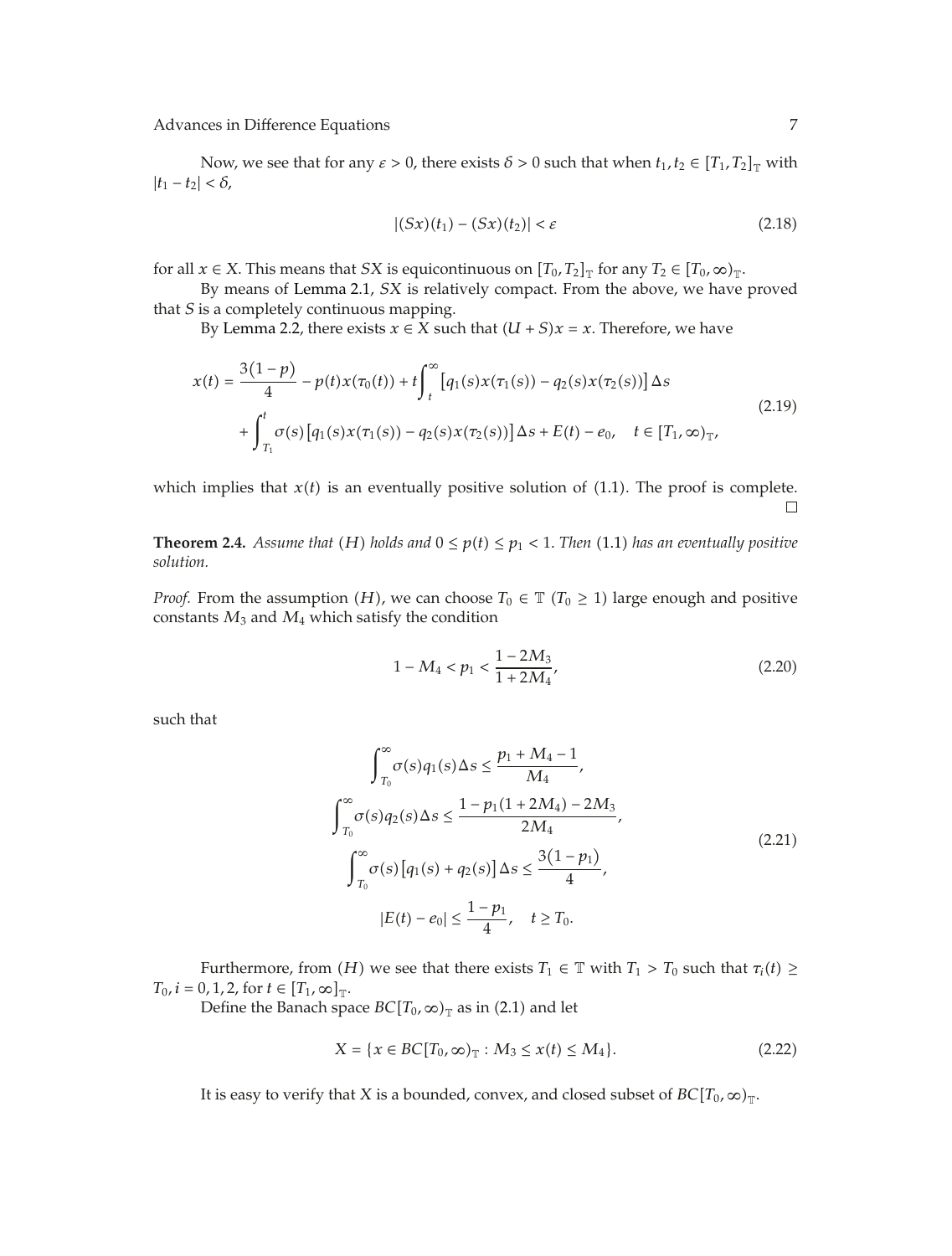Now we define two operators *U* and *S* as in Theorem 2.3 with *p* replaced by *p*1*.* The rest of the proof is similar to that of Theorem 2.3 and hence omitted. The proof is complete.  $\Box$ 

**Theorem 2.5.** *Assume that*  $(H)$  *holds and*  $-1 < -p_2 \le p(t) \le 0$ . *Then* (1.1) *has an eventually positive solution.*

*Proof.* From the assumption *(H)*, we can choose  $T_0 \in \mathbb{T}$  *(T<sub>0</sub>*  $\geq$  1) large enough and positive constants  $M_5$  and  $M_6$  which satisfy the condition

$$
2M_5 + p_2 < 1 < M_6,\tag{2.23}
$$

such that

$$
\int_{T_0}^{\infty} \sigma(s) q_1(s) \Delta s \le \frac{(1 - p_2)(M_6 - 1)}{M_6},
$$
  

$$
\int_{T_0}^{\infty} \sigma(s) q_2(s) \Delta s \le \frac{1 - p_2 - 2M_5}{2M_6},
$$
  

$$
\int_{T_0}^{\infty} \sigma(s) [q_1(s) + q_2(s)] \Delta s \le \frac{3(1 - p_2)}{4},
$$
  

$$
|E(t) - e_0| \le \frac{1 - p_2}{4}, \quad t \ge T_0.
$$
 (2.24)

Furthermore, from  $(H)$  we see that there exists  $T_1 \in \mathbb{T}$  with  $T_1 > T_0$  such that  $\tau_i(t) \geq$  $T_0$ *, i* = 0, 1, 2, for  $t \in [T_1, \infty]_{\mathbb{T}}$ .

Define the Banach space  $BC[T_0, \infty)_T$  as in (2.1) and let

$$
X = \{x \in BC[T_0, \infty)_T : M_5 \le x(t) \le M_6\}.
$$
 (2.25)

It is easy to verify that *X* is a bounded, convex, and closed subset of  $BC[T_0, \infty)_T$ .

Now we define two operators *U* and *S* as in Theorem 2.3 with *p* replaced by *p*2*.* The rest of the proof is similar to that of Theorem 2.3 and hence omitted. The proof is complete.  $\Box$ 

We will give the following example to illustrate our main results.

*Example 2.6.* Consider the second-order delay dynamic equations on time scales

$$
[x(t) + p(t)x(\tau_0(t))]^{\Delta \Delta} + \frac{1}{t^{\alpha} \sigma(t)} x(\tau_1(t)) - \frac{1}{t^{\beta} \sigma(t)} x(\tau_2(t)) = \frac{-(t + \sigma(t))}{t^2 \sigma^2(t)}, \quad t \in [t_0, \infty)_{\mathbb{T}},
$$
\n(2.26)

where  $t_0 > 0$ ,  $\alpha > 1$ ,  $\beta > 1$ ,  $\tau_i(t) \in C_{rd}(\mathbb{T}, \mathbb{T})$ ,  $\tau_i(t) \leq t$ ,  $\lim_{t \to \infty} \tau_i(t) = \infty$ ,  $i = 0, 1, 2$ ,  $|p(t)| \leq$  $p < 1/3$ . Then  $q_1(t) = 1/(t^{\alpha}\sigma(t))$ ,  $q_2(t) = 1/(t^{\beta}\sigma(t))$ ,  $e(t) = -(t + \sigma(t))/(t^2\sigma^2(t))$ . Let  $E(t) =$  $\int_{t_0}^t (1/s^2) \Delta s$ . It is easy to see that the assumption *(H)* holds. By Theorem 2.3, (2.26) has an eventually positive solution.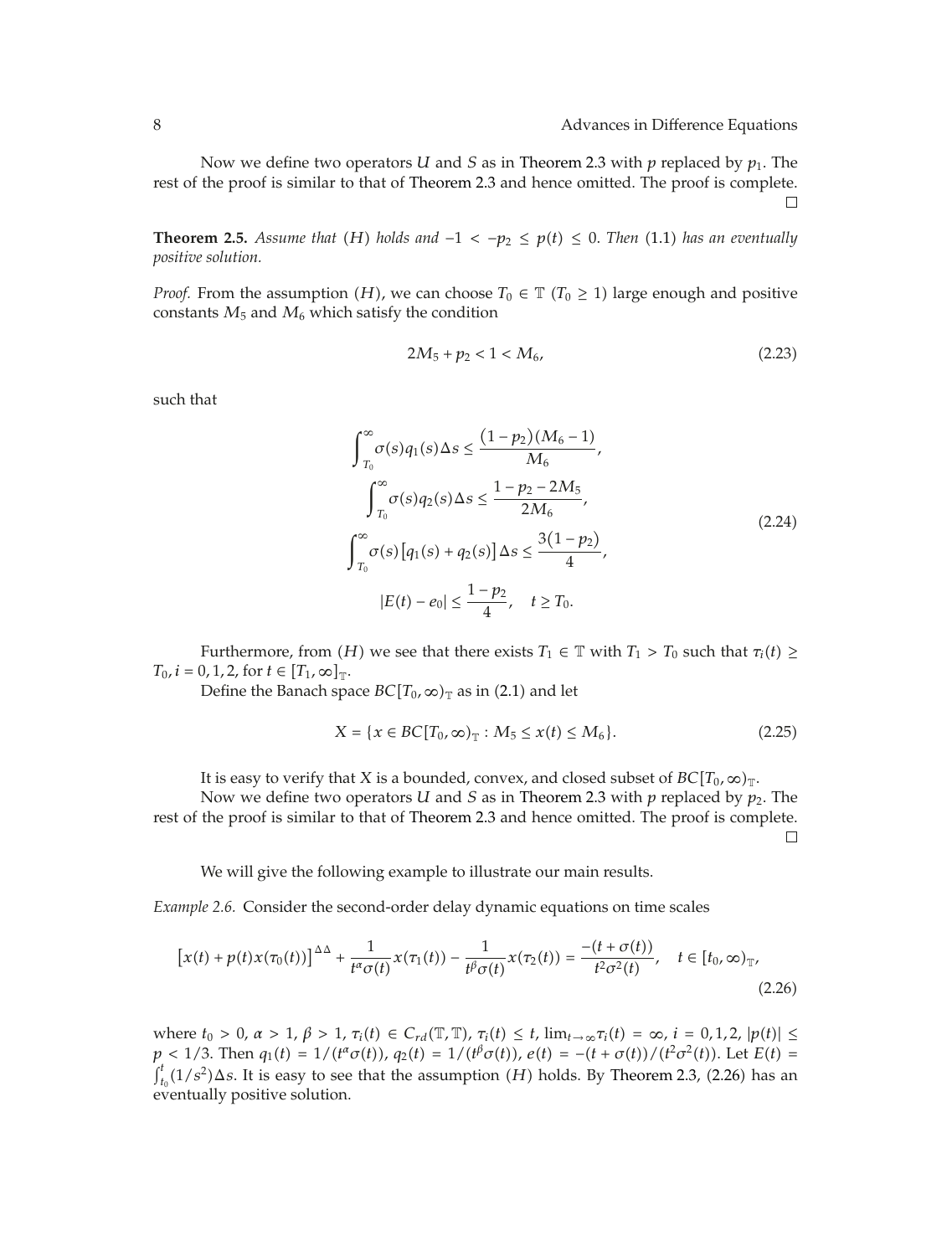#### **Acknowledgments**

The authors sincerely thank the reviewers for their valuable suggestions and useful comments that have lead to the present improved version of the original manuscript. This research is supported by the Natural Science Foundation of China (60774004), China Postdoctoral Science Foundation Funded Project 20080441126, Shandong Postdoctoral Funded Project 200802018, Shandong Research Funds Y2008A28, Y2007A27, and also supported by the University of Jinan Research Funds for Doctors (B0621, XBS0843).

#### **References**

- 1 S. Hilger, "Analysis on measure chains—a unified approach to continuous and discrete calculus," *Results in Mathematics*, vol. 18, no. 1-2, pp. 18–56, 1990.
- 2 R. Agarwal, M. Bohner, D. O'Regan, and A. Peterson, "Dynamic equations on time scales: a survey," *Journal of Computational and Applied Mathematics*, vol. 141, no. 1-2, pp. 1–26, 2002.
- 3 M. Bohner and A. Peterson, *Dynamic Equations on Time Scales: An Introduction with Application*, Birkhäuser, Boston, Mass, USA, 2001.
- 4 M. Bohner and A. Peterson, *Advances in Dynamic Equations on Time Scales*, Birkhauser, Boston, Mass, ¨ USA, 2003.
- 5 L. Erbe, "Oscillation results for second-order linear equations on a time scale," *Journal of Difference Equations and Applications*, vol. 8, no. 11, pp. 1061–1071, 2002.
- 6 S. H. Saker, "Oscillation criteria of second-order half-linear dynamic equations on time scales," *Journal of Computational and Applied Mathematics*, vol. 177, no. 2, pp. 375–387, 2005.
- 7 T. S. Hassan, "Oscillation criteria for half-linear dynamic equations on time scales," *Journal of Mathematical Analysis and Applications*, vol. 345, no. 1, pp. 176–185, 2008.
- [8] R. P. Agarwal, M. Bohner, and S. H. Saker, "Oscillation of second order delay dynamic equations," *The Canadian Applied Mathematics Quarterly*, vol. 13, no. 1, pp. 1–17, 2005.
- 9 B. G. Zhang and Z. Shanliang, "Oscillation of second-order nonlinear delay dynamic equations on time scales," *Computers & Mathematics with Applications*, vol. 49, no. 4, pp. 599–609, 2005.
- 10 Y. S¸ahiner, "Oscillation of second-order delay differential equations on time scales," *Nonlinear Analysis: Theory, Methods & Applications*, vol. 63, no. 5–7, pp. e1073–e1080, 2005.
- [11] L. Erbe, A. Peterson, and S. H. Saker, "Oscillation criteria for second-order nonlinear delay dynamic equations," *Journal of Mathematical Analysis and Applications*, vol. 333, no. 1, pp. 505–522, 2007.
- 12 Z. Han, S. Sun, and B. Shi, "Oscillation criteria for a class of second-order Emden-Fowler delay dynamic equations on time scales," *Journal of Mathematical Analysis and Applications*, vol. 334, no. 2, pp. 847–858, 2007.
- 13 Z. Han, B. Shi, and S. Sun, "Oscillation criteria for second-order delay dynamic equations on time scales," *Advances in Difference Equations*, vol. 2007, Article ID 70730, 16 pages, 2007.
- 14 Z. Han, B. Shi, and S.-R. Sun, "Oscillation of second-order delay dynamic equations on time scales," *Acta Scientiarum Naturalium Universitatis Sunyatseni*, vol. 46, no. 6, pp. 10–13, 2007.
- 15 S.-R. Sun, Z. Han, and C.-H. Zhang, "Oscillation criteria of second-order Emden-Fowler neutral delay dynamic equations on time scales," *Journal of Shanghai Jiaotong University*, vol. 42, no. 12, pp. 2070– 2075, 2008.
- [16] M. Zhang, S. Sun, and Z. Han, "Existence of positive solutions for multipoint boundary value problem with *p*-Laplacian on time scales," *Advances in Difference Equations*, vol. 2009, Article ID 312058, 18 pages, 2009.
- 17 Z. Han, T. Li, S. Sun, and C. Zhang, "Oscillation for second-order nonlinear delay dynamic equations on time scales," *Advances in Difference Equations*, vol. 2009, Article ID 756171, 13 pages, 2009.
- 18 S. Sun, Z. Han, and C. Zhang, "Oscillation of second-order delay dynamic equations on time scales," *Journal of Applied Mathematics and Computing*, vol. 30, no. 1-2, pp. 459–468, 2009.
- 19 Y. Zhao and S. Sun, "Research on Sturm-Liouville eigenvalue problems," *Journal of University of Jinan*, vol. 23, no. 3, pp. 299–301, 2009.
- 20 T. Li and Z. Han, "Oscillation of certain second-order neutral difference equation with oscillating coefficient," *Journal of University of Jinan*, vol. 23, no. 4, pp. 410–413, 2009.
- 21 W. Chen and Z. Han, "Asymptotic behavior of several classes of differential equations," *Journal of University of Jinan*, vol. 23, no. 3, pp. 296–298, 2009.